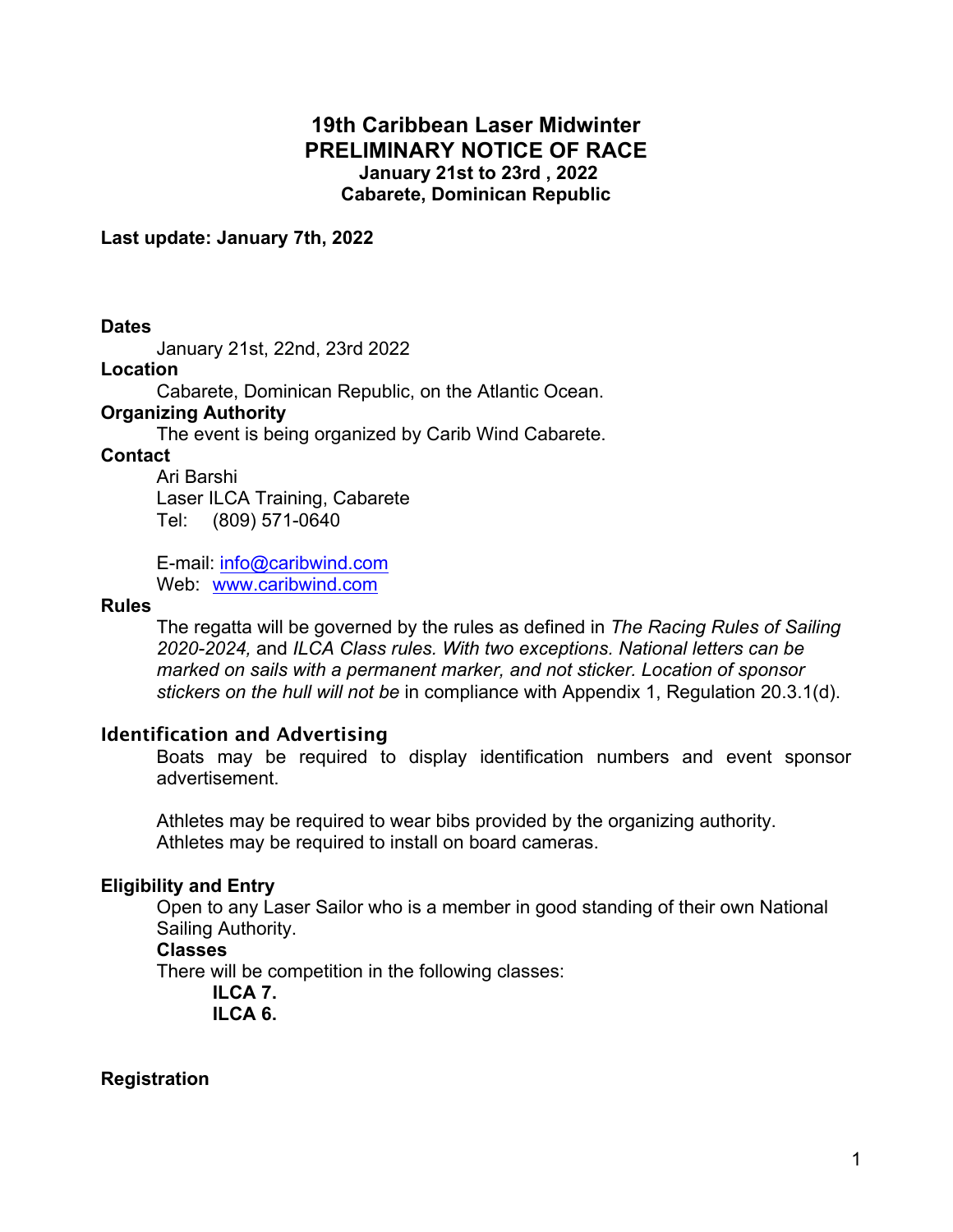Organizing Committee Office shall receive the individual Registrations from participating individuals by midnight (AST) on **January 20th, 2022.** Participants shall agree to be bound by the *RRS* and by all other *rules* that govern this event.

Both Entry by Number and Entry by Name are to be sent to:  $E-MAIL:$   $int_0^\infty$   $\frac{1}{2}$  info  $\frac{1}{2}$  caribwind.com TEL. 809-571 0640

## **On Site Registration**

Athletes, coaches and team leaders shall complete on-site registration form at the race office from 5:00 PM to 6PM Thursday January 20th, 2022. Registration fee: \$80.00 USD

### **Measurement**

Boats may be inspected at any time, for violation of class rules.

### **Number of races:**

The event will consist of a maximum of 14 races when short course (less than 20 minute heats) will be applied, and a maximum of 9 races if raced in long courses. (40-minute heats).

### **Schedule**

| <b>Month</b>   | <b>Date</b> | <b>Day</b> | <b>Activity</b>                              | <b>Time</b> |
|----------------|-------------|------------|----------------------------------------------|-------------|
| January        | 20th        |            | Thursday On site registration                | 17:00-18:00 |
| January        | 20th        |            | Thursday Melcome cocktail if protocol allows | 17:00       |
|                |             |            |                                              |             |
| January        | 21st        | Friday     | First Start of the day                       | 12:00       |
| <b>January</b> | 22nd        |            | Saturday First start of the day              | 12:00       |
| <b>January</b> | 23rd        | Sunday     | First start of the day                       | 11:00       |

### **Courses**

The competition will be conducted on Windward Leeward courses when run in open Ocean. In-bay courses will depend on wind and wave direction.

### **Sailing Instructions**

The Sailing Instructions will be available at the Laser ILCA Training Cabarete, no later than 0800hr on January 21, 2022.

### **Scoring**

The low point scoring system (Rule A2) will apply, modified so that each boat's score will be the total of her race scores with her worst score discarded if five or more races have been completed. A minimum of 3 races is required to constitute a series.

\* Their overall finish in the general result list will determine Master, and Women overall winners.